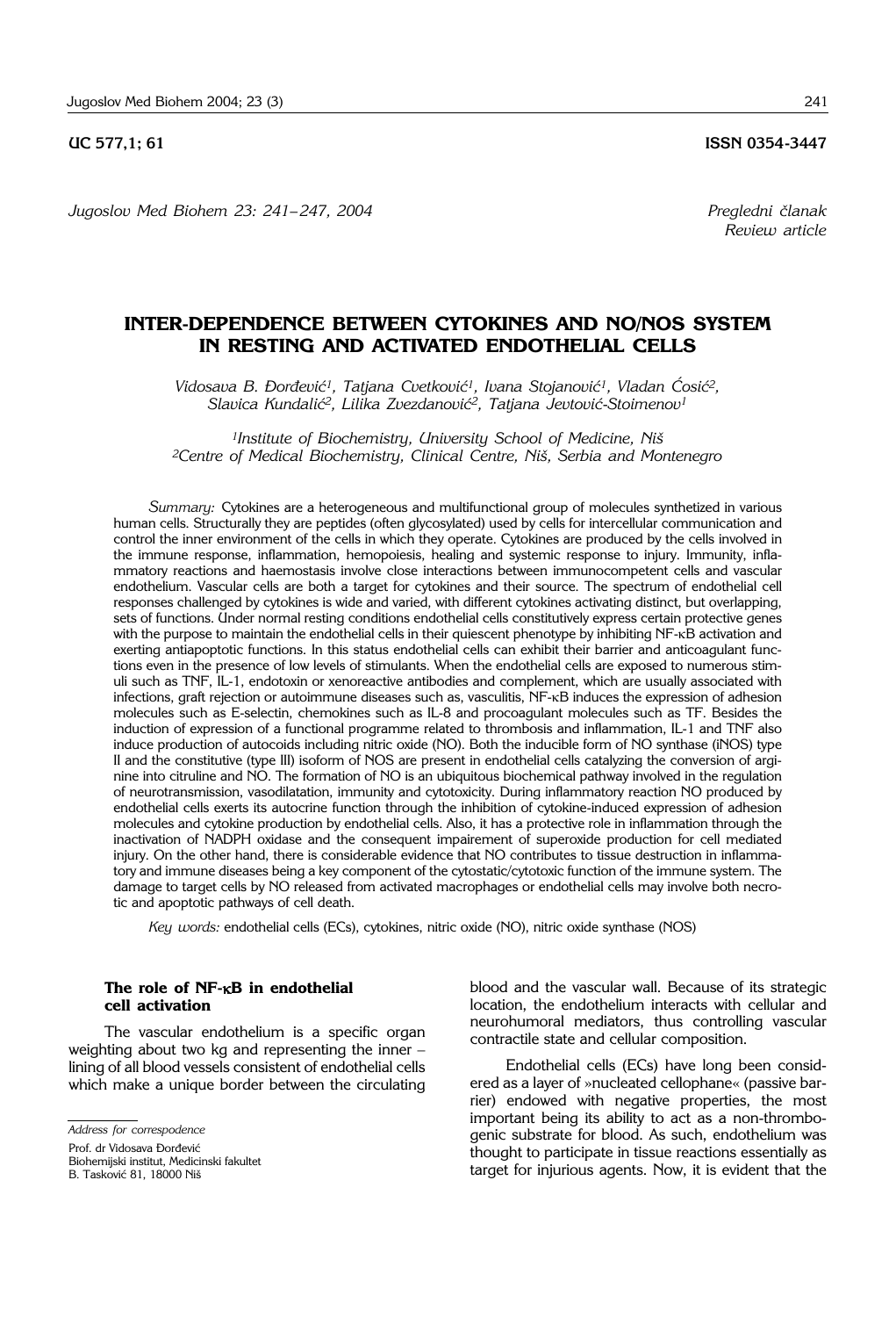vascular endothelium serves as an important autocrine and paracrine organ capable of maintaining vascular homeostasis by modulating blood vessel tone, by regulating local cellular growth and extracellular matrix deposition and by controlling haemostatic as well as inflammatory responses. Thus, haemostasis, inflammatory reactions and immunity involve close interactions between immunocompetent cells and vascular endothelium (1).

The activation or stimulation of ECs may be induced by various agents including cytokines, mitogenes, viruses, reactive oxygen intermediates (2, 3) xeno- or allo-reactive antibodies and complement. In this process a crucial role belongs to the transcription factor, nuclear factor kappa B (NF-kB), multiprotein complex that can activate a great variety of genes involved in early defence reactions of higher organisms. NF-kB is a heterodimer composed of two subunits ( $p65/p105$  and  $p50$ ) (3, 4). Steady state levels of these transcripts are transiently increased by TNF- $\alpha$ (4). Physiologically (in non-stimulated cells) the nuclear factor,  $NF - \kappa B$  exactly resides in the cytoplasm as an inactive complex bound to its specific a 60-70-kDa inhibitory protein IkB (5) or  $I_{\kappa}B_{-\alpha}$  (MAD-3). Protein levels of this inhibitor fall rapidly, after TNF- $\alpha$  stimulation (4). When activated, IkB dissociates from the NFkappaB-IkappaB complex presumably by activation of protein kinase  $C$  (5) and NF- $k$ B translocates to the nucleus, binding with high affinity to specific sites in the promoter regions of target genes and stimulating their transcription. There is evidence that mitochondrially derived reactive oxigen species play a critical role in the activation of this cytokine – sensitive transcription factor (6). The activation proceedes so that both subunits, p50 and p65 of NF-kB bind to, for example, the E-selectin kappa B site (4). When p50 and p65 accumulate in the nucleus RNA transcript levels for IkB-a are dramatically upregulated. Recombinant p65 stimulates expression of E-selectin promoter-reporter constructs while  $\text{lkB-}\alpha$  inhibits p65 or  $TNF-\alpha$ -stimulated E-selectin promoter-reporter gene expression (4). In similar way NF-kB induces the expression of cell adhesion molecules (ICAM-1, VCAM1 and E-selectin), cytokines, acute phase proteins, growth factors, COX-2 and iNOS (inducible nitric oxide synthase) being essentially involved in immediate early expression of various immunoregulatory genes and representing an important regulatory system of endothelial activation.

#### **Resting endothelial cells**

The role of NF- $\kappa$ B in the induction of the proinflammatory genes in ECs activation has been shown using specific inhibitors of NF-<sub>K</sub>B, including its natural repressor  $I \kappa B$ - $\alpha$  (7) and a truncated mutant of p65/RelA that lacks the transactivation domain (8). Also, stimulation of ECs results in upregulation of two antiapoptotic genes, encoding A1- and A20 (9), the latter of which is dependent on NF-<sub>K</sub>B and can negatively regulate its own expression (10). It is possible that, under normal resting (quiescent) conditions, ECs constitutively express certain »protective« genes such as that encoding Bcl-xl (11). It has also been found that expression of A20, Bcl-2 or Bcl-xl in ECs *in vitro* inhibits activation of NF-kB and thus blocks induction of the proinflammatory genes (12). Bcl-2 is an intracellular membrane-associated protein that functions to block programmed cell death, but Bcl-2 protein levels are low or undetectable in ECs. A1 is the only known Bcl-2 family member that is inducible by inflammatory cytokines, suggesting that it may play a protective role during inflammation (13). It is important to mention that, besides the concept that expression of protective genes is a physiological survival response to injury, these genes are also expressed in ECs in some other situations. For example, ECs of vessels of long-surviving allografts that do not develop transplant arteriosclerosis express these some protective genes (11). It seems that the purpose of these constitutively expressed protective genes is to maintain the ECs in their quiescent phenotype by inhibiting NF-<sub>K</sub>B activation, as well as by exerting anti-apoptotic functions. As such, the ECs can perform their normal barrier and anticoagulant functions even in the presence of low levels of stimulants such as shear stress, circulating endotoxin or reactive oxygen species (ROS). In these instances, a proinflammatory response would presumably have no purpose.

#### **Endothelial cell activation**

In case of endothelial cell activation, the proinflammatory response of the ECs can not be counteracted by the constitutively expressed protective genes, thereby allowing accumulation of ROS and activation of a cascade of proteases involved in the activation of NF-<sub>K</sub>B. It induces the expression of adhesion molecules, chemokines and procoagulant molecules (4). This acivated phenotype with upregulation of the proinflammatory genes is essential for attracting leukocytes, activating the immune system to counteract offending organism and limit the invasion. Even in the case of strong ECs stimulation, the ultimate goal of ECs is to survive which leads the cells to add to their constitutively expressed protective system by upregulation of a new set of protective genes, including those for A1 and A20 (9, 10). So, in the »super-protected« cells the inducible protective rejoinder becomes sufficient to function as a negative-feedback mechanism to turn off the proinflammatory response when no longer needed. This will restore the quiescent phenotype to the ECs. However, in extreme conditions such as uncontrolled septic shock or xenograft rejection, even the high levels of protection provided by the combination of the constitutively expressed and induced protective genes is not sufficient to counteract the intensity of the stimulation leading to the loss of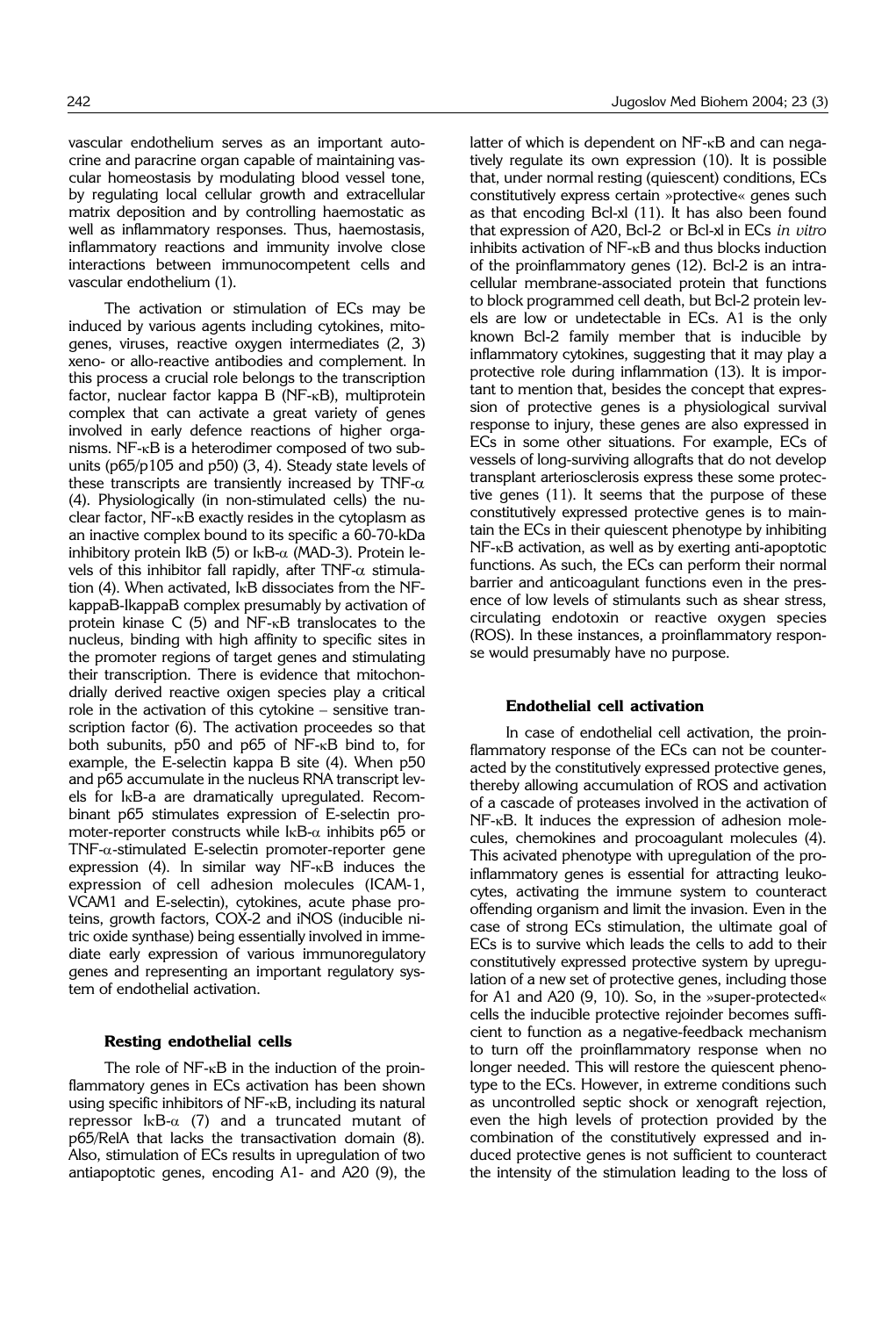ECs. Therefore, the regulation of gene expression by using a potent and specific inhibitor (such as p65  $RHD$ ) of NF- $\kappa B$  – mediated induction of a number of genes, such as I kappa B-a, IL-8, E-selectin, P-selectin and tissue factor in ECs provides the basis for a novel therapeutic approach to the pathologic effects of ECs activation (8).

Endothelial cell response may unfold through three different types: stimulation of a rapid response of resting ECs initiated by agonists such as histamine; activation, a slower protein synthesis-dependent response initiated by inflammatory cytokines, and injury. The first two responses are normal functions of ECs. Injury can either produce endothelial necrosis or may lead to endothelial dysfunction and this cell sub-lethal injury may be produced by complement or cytolytic Tcells. As it has been already mentioned the most often the activation is mediated by cytokines. Cytokines are low-molecular-weight proteins, produced by different cells, which can be taken as a language of intercellular communication, that can act locally or at a distance, operate in a network, and be repressed or modified by various mechanisms. The ECs are both a target for cytokines and a source.

A large number of aetiologically distinct pathogens can be directly or indirectly involved in ECs activation: viruses (14–18), bacteria (19, 20), protozoa (21), rickettsiae (22), toxins (23, 24), but ECs can be a target for angiogenic signals in neoplasia (1) as well as a major target for immune reaction directed against alloantigens or xenoantigens (25, 26). Some of them infect ECs (like viruses), the others interact with ECs (viruses, gram-positive and gram-negative bacteria and their products, anti-EC antibodies) and induce or modify cytokine production (1) (*Table I*). By interactions between vascular endothelium, platelets and leukocytes or lymphocytes a signal exchanges, adhesion molecule expression and secretion of chemiotactic mediators occur initiating the immuno/inflammatory reaction. The cells intervening in the precocious inflammatory phase are tissular mastocytes and plateletliberating mediators (histamine) and neutrophil cells responsible for vascular injuries induced by oxygen free radicals. The monocytes, platelets and lymphocytes liberate cytokines early, which appears to be important in activation and production of an inflammatory response. Although there are indices suggesting that a cocktail of three cytokines (TNF- $\alpha$ , IL-1 $\beta$  and IFN- $\gamma$ ) (27), is neccessery for nitric oxide synthase (NOS) induction most data showed that ECs activation can be triggered by a mixture of two cytokines esspecially interleukin-1 and tumour necrosis factor (TNF) (1, 3). First, they induce the expression of a functional programme related to thrombosis and inflammation. Exactly, they stimulate procogulant activity (28), inhibit the thrombomodulin/protein C anticoagulation pathway and block fibrin dissolution via stimulation of the type I inhibitor of plasminogen activator. IL-1 and TNF also induce production of autocoids in ECs, including prostanoids, platelet-activating factor (PAF) and nitric oxide (NO). PAF expressed on ECs surface cooperates with adhesion molecules in leukocyte transmigration and can prime or activate circulating cells or ECs themselves. It is also a secondary mediator of angiogenesis. Prostanoid synthesis is dependent on the induction of phospholipase  $A_2$  and cyclooxygenases. Furthermore, cytokines (TNF and IL-1) induce synthesis and secretion endothelial adhesion molecules such as ICAM-1, VCAM-1 (29) and E-selectin which mediate leukocyte recruitment to sites of inflammation (*Table II*). They also activate the fibroblasts and ECs that produce, among others, free radicals and other chemiotactic cytokines some of which (IL-8 and an additional degranulating factor not accounted for by IL-8) can induce neutrophil degranulation (30) and stimulate oxidative stress and formation of free radicals. IL-1 and TNF induce production of IL-6, colonystimulating factors and IL-1 itself (31). *In vitro* culture of ECs results in spontaneous expression of IL-1a and refraction of the response to exogenous IL-1 (32). Endothelial cells express both p55 and p75 TNF re-

Table I Human diseases in wich cytokine-EC interactions play a prominent role

| Selected disease       | Mediators                                    | Response/function                                    |  |
|------------------------|----------------------------------------------|------------------------------------------------------|--|
| <b>Infection</b>       |                                              |                                                      |  |
| Virus (EBV)            | IL-6                                         | B cell growth                                        |  |
| Ricketsiae             | IL-1, IL-8, IL-6                             | Vasculitis                                           |  |
| Bacteria:              |                                              |                                                      |  |
| systemic (SIRS)        | TNF. IL-1                                    | Hypotension, thrombosis, organ failure               |  |
| local (HUS)            | Gb3, TNF, IL-1                               | Selective vascular damage (e.g. kidney)              |  |
| Protozoa (malaria)     | TNF/adhesion molecules                       | Cerebral malaria                                     |  |
| <b>Cancer</b>          |                                              |                                                      |  |
| Primary                | Growth factors, TNF/IL-1, fibrin, chemokines | Angiogenesis $(+/-)$                                 |  |
| Metastatic             | TNF/IL-1, chemokines, adhesion molecules     | Metastasis                                           |  |
| Atherosclerosis and    | MCP-1, inflammatory cytokines                | Monocyte recruitment, amplification of tissue damage |  |
| cardiovascular disease |                                              |                                                      |  |
| <b>Autoimmunity</b>    | AECAs, cytokines                             | Vasculitis                                           |  |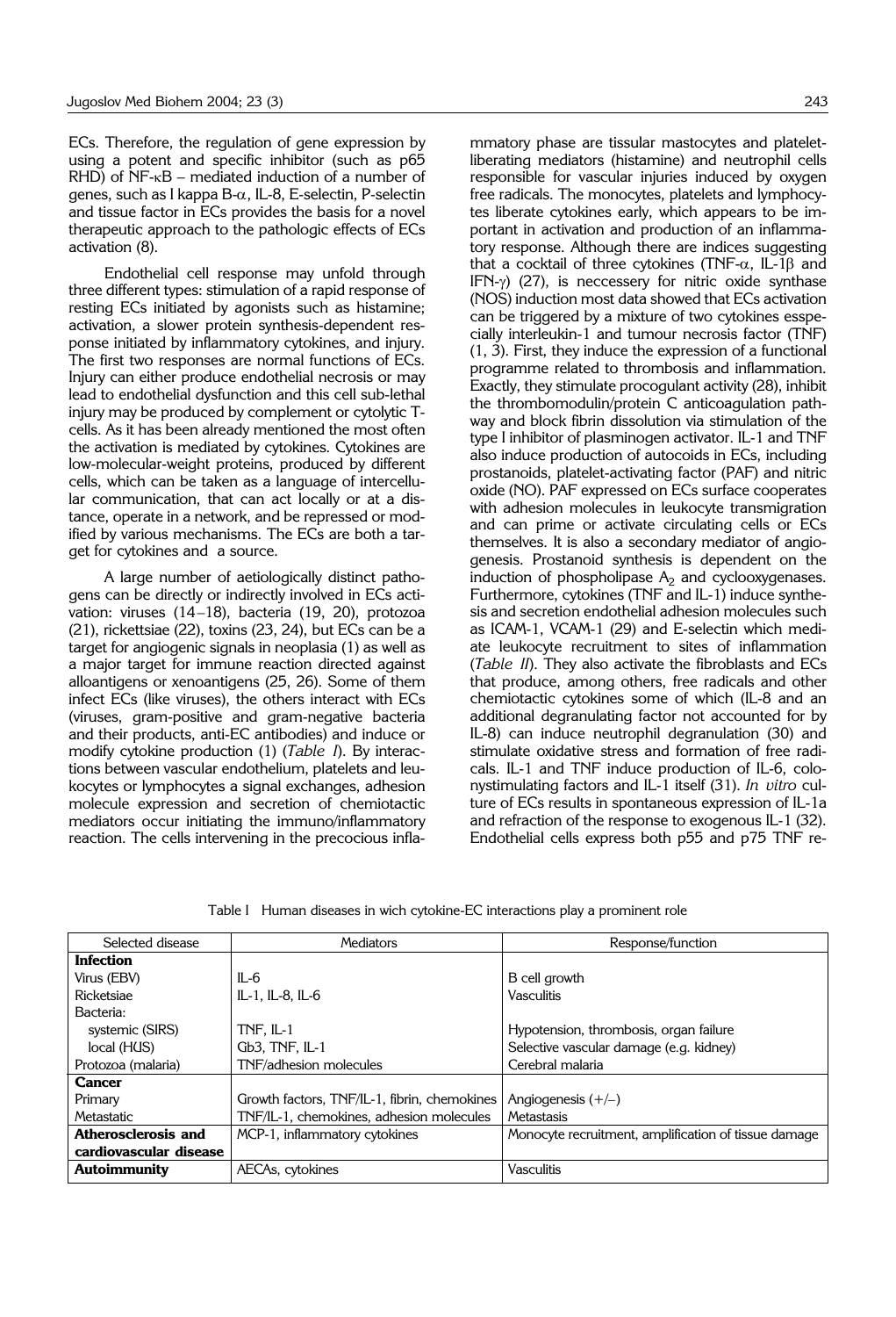| Molecules                                      | Endothelium                                                        | Principal inducers                                                                | Principal targets                                                                                                           |
|------------------------------------------------|--------------------------------------------------------------------|-----------------------------------------------------------------------------------|-----------------------------------------------------------------------------------------------------------------------------|
| $IL-8$                                         | <b>Diverse</b>                                                     | LPS, IL-1, TNF, IL-6/IL-6R, IL-4,<br>IL-13, IL-7, thrombin, hypoxia               | Neutrophil                                                                                                                  |
| <b>ENA 78</b><br>$GRO-\alpha$<br>$IP-10$       | <b>HUVEC</b><br>HIN <sub>FC</sub><br>Endothelium<br>in vivo        | Similar to IL-8<br>Similar to IL-8<br>LPS, $IFN-\gamma$                           | Neutrophil<br>Neutrophil<br>Monocyte, T                                                                                     |
|                                                |                                                                    |                                                                                   |                                                                                                                             |
| MCP-1<br>MCP-3<br><b>RANTES</b><br>Fractalkine | <b>Diverse</b><br><b>HUVEC</b><br>Diverse, in vivo<br><b>HUVEC</b> | Similar to IL-8, IFN- $\gamma$<br>Similar to IL-8<br>TNF, IFN- $\gamma$<br>$IL-1$ | Monocyte, act T, act NK, Ba<br>Monocyte, act T, act NK,<br>DC, Ba, Eo<br>Monocyte, act T, act NK,<br>DC, Ba, Eo<br>Monocyte |
|                                                |                                                                    |                                                                                   |                                                                                                                             |

Table II Chemokines produced by endothelial cells

ceptor (TNFR), the latter being the most abundant on the cell membrane. The p55 is expressed at much lower levels on the membrane itself but is more aboundant overall, mainly detectable in the Golgi and cytoplasmic vacuoles. TNF activates ECs predominantly via p55, while the contribution of p75 is best observed at low TNF concentration indicating that this molecule can present TNF at low concentration to p55 (a phenomenon termed »ligand passing«). The transmembrane form of TNF is the prime ligand of p75 and it may play an important role in interactions between ECs and monocytes. ECs express only the type I IL-1R and do not express the type II decoy receptor either under resting conditions or during activation (1).

Under the influence of inflammatory mediators some other enzymes are also activated, including nitric oxide synthase (NOS) which plays an important role in activated ECs via the production of nitric oxide (NO). Resting ECs constitutively express an endothelial-specific isoform of nitric oxide synthase (e-NOS) which continuously synthesizes NO from L-arginine (33). The most important stimuli are physical factors such as shear stress and pulsatile stretching of the vessel wall as well as circulating and locally released vasoactive substances. The endothelium can be taken as a biosensor reacting to a large variety of stimuli and therefore maintaining adequate NO release (34). Besides the essential role in the regulation of vascular wall tonus NO mediates a variety of biological functions such as neurotransmission, immunity and cytotoxicity. ECs can express both,  $Ca^{2+}$  – dependent constitutive NOS (eNOS) and  $Ca<sup>2+</sup> – independent inducible NOS$ (iNOS) (35). In unstimulated ECs, eNOS is targeted to specific microdomains in the plasma membrane called caveolae, where eNOS is associated with a scaffold protein caveolin, resulting in tonic inhibition of the enzyme activity (36-40). The elevation of  $Ca^{2+}$ 

induced by  $Ca^{2+}-$  elevating agonists stimulates the binding of calmodulin to eNOS challenging the dissociation of the enzyme from caveolin and thereby its activation (40). However, there is evidence that shear stress or ceramide can iduce Ca2+– independent activation of eNOS (41, 42). In some situations the activity as well as the amount of constitutive eNOS is increased showing that this isoform can also be induced. Although it was thought that the iNOS may be induced only in pathological conditions there is also evidence that it may be induced in physiological settings such as pregnancy, treatment with oestradiol (43), shear stress and chronic exercise. In activated ECs iNOS can be induced producing much higher levels of NO than those present under physiological conditions, that is implicated in the pathogenesis of a wide variety of diseases involving endothelium. iNOS is highly regulated by cytokines, some of which promote and others inhibit the induction of the enzyme. Stimulatory cytokines increase iNOS mRNA (35). Nitric oxide synthasis gene expression, mRNA stability, ant protein synthesis or degradation are all amenable to modification by cytokines or other agents such as growth factors. For example, transforming growth factor- $\beta$  (TGF- $\beta$ ) reduces cytokine-induced iNOS activity by inhibiting iNOS mRNA translation and increasing iNOS protein degradation, while interleukin-4 interferes with iNOS transcription (44). Disruption of genes enconding IFN- $\gamma$ , part of its receptor or an IFN regulatory factor results in a phenotypic deficiency in iNOS expression (35).

Except of a variety of functions triggering by NO, ECs produced – NO also has an autocrine function. It inhibits cytokine-induced expression of adhesion molecules and cytokine production by ECs by inducing and stabilizing of NF-<sub>K</sub>B inhibitor (45, 46). Thus, constitutively produced NO may tonically inhibit the expression of  $NF - \kappa B$  – dependent proinflammatory genes and attenuate the proinflammatory reponse of ECs.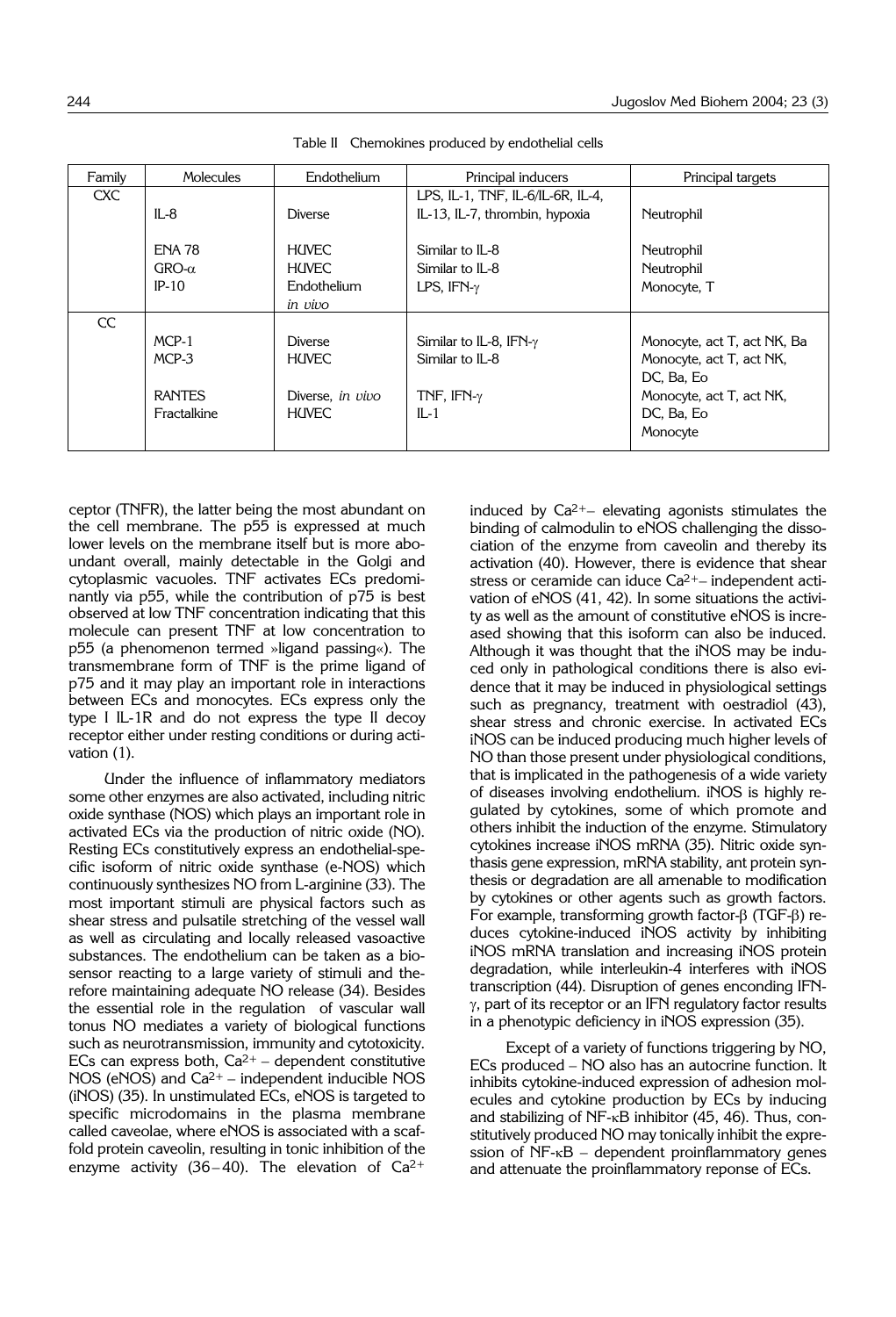In conclusion, there is a close inter-dependence between cytokines and NO/ NOS system; its understanding is important in human pathologies involving a stimulation or an activation of endothelium. Novel strategies to preserve endothelium in its quiescent and functional state offer a new promising therapeutic approach in medical practice.

# MEĐUZAVISNOST CITOKINA I NO/NOS SISTEMA U »MIRUJUĆIM« I AKTIVISANIM ENDOTELNIM ĆELIJAMA

Vidosava B. Đorđević<sup>1</sup>, Tatjana Cvetković<sup>1</sup>, Ivana Stojanović<sup>1</sup>, Vladan Cosić<sup>2</sup>, *Slavica Kundali}2, Lilika Zvezdanovi}2, Tatjana Jevtovi}*-*Stoimenov1*

*1Biohemijski institut, Medicinski fakultet, Ni{ 2Centar za medicinsku biohemiju, Klini~ki centar, Ni{, Srbija i Crna Gora*

Kratak sadržaį: Citokini su heterogena i multifunkcionalna grupa molekula koji se sintetišu u različitim humanim ćelijama. Po strukturi su peptidi (često glikozilisani) koji omogućavaju interćelijsku komunikaciju i kontrolu unutrašnje sredine ćelija u kojima deluju. Produkuju ih ćelije koje učestvuju u imunom odgovoru, inflamaciji, hematopoezi, reparaciji tkivnog oštećenja i sistemskom odgovoru na oštećenje. Imunitet, inflamatorne reakcije i hemostaza se karakterišu uskom interakcijom imuno-kompetentnih ćelija i vaskularnog endotela. Vaskularne ćelije su ciljne ćelije za citokine ali ih mogu i produkovati. Spektar odgovora endotelnih ćelija na citokine je širok i raznolik, jer različiti citokini aktiviraju različite, ali mogu i iste, grupe funkcija. Pod normalnim (resting) uslovima endotelne ćelije konstitutivno eksprimiraju izvesne protektivne gene čiji je cilj da održe endotelne ćelije u stanju mirovanja sprečavanjem aktivacije NF-kB i ispoljavanjem anti-apoptotičnog delovanja. U takvom stanju endotelne ćelije mogu da ispolje barijernu i antikoagulantnu funkciju čak i u prisustvu malih količina stimulanasa. Kada se endotelne ćelije izlože brojnim stimulansima kao što su TNF, IL-1, endotoksin ili ksenoreativna antitela i komplement, koji se sreću kod infekcija, odbacivanja grafta ili autoimunih bolesti kao što je vaskulitis, NF-kB indukuje ekspresiju adhezionih molekula uključujući E-selektin, hemokine kao što je IL-8 i prokoagulantne molekule kao što je TF. Pored indukcije ekspresije funkcionalnog programa koji se odnosi na trombozu i inflamaciju IL-1 i TNF takođe indukuju produkciju lokalnih medijatora uključujući i azot-monoksid (NO). U endotelnim ćelijama su prisutne dve izoforme azot-monoksid sintaze, inducibilna (INOS) tip II i konstitutivna (tip III), koje katalizuju kon-.<br>verziju arginina u citrulin i NO. Stvaranje NO je ubikvitarni biohemijski put koji učestvuje u regulaciji neurotransmisije, vazodilatacije, imuniteta i citotoksičnosti. U toku inflamatorne reakcije NO koji se produkuje u endotelnim ćelijama ispoljava lokalna dejstva preko inhibicije citokinima-indikovane ekspresije adhezionih molekula i citokina u endotelnim ćelijama. Takođe, u inflamaciji ispoljava protektivno dejstvo i preko inaktivacije NADPH oksidaze i posledične produkcije superoksida. S druge strane, ima dokaza da NO doprinosi tkivnom oštećenju u inflamaciji i imunim bolestima budući da je ključna komponenta citostatske/citotoksične funkcije imunog sistema. Oštećenje ciljnih ćelija pomoću NO oslobođenog iz aktivnisanih makrofaga ili endotelnih ćelija može ići po tipu nekroze ili programirane ćelijske smrti.

Ključne reči: endotelne ćelije (ECs), citokini, azot monoksid (NO), azot-monoksid sintaza (NOS)

## **References**

- 1. Mantovani A, Bussolino F, Introna M. Cytokine regulation of endothelial cell function: from molecular level to the bedside. Immunol Today 1997; 18: 231– 40.
- 2. Schreck R, Albermann K, Baeuerle PA. Nuclear factor kappa B: an oxidative stress-responsive transcription factor of eukariotyc cells. Free Radic Res Commun 1992; 17: 221–37.
- 3. Sahnoun Z, Jamoussi K, Zeghal KM. Free radicals and antioxidants: physiology, human pathology and therapeutic aspects (part II). Therapie 1998; 53: 4315–39.
- 4. Read MA, Whitley MZ, Williams AJ, Collins T. NF-kappa B and I kappa B alpha: an inducible regulatory system in endothelial activation. J Exp Med 1994; 172: 503–12.
- 5. Baeuerle PA, Baltimore D. I kappa B: a specific inhibitor of the NF kappa B transcription factor. Science 1988; 242: 540– 6.
- 6. Azevedo-Martins AK, Lortzs S, Lenzen S, Curi R, Eizirik DL, Tiedge M. Improvement of the mitochondrial antioxidant defense status prevents cytokine-induced nuclear factor kappa B activation in insulin-producing cells. Diabetes 2003; 52: 93–101.
- 7. Wrighton CJ, Hofer-Warbinek R, Moll T, Eytner R, Bach FH, Martin R. Inhibition of endothelial cell activation by adenovirus-mediated expression of I kappa B alpha, an inhibitor of the transcription factor NF-kappa B. J Exp Med 1996; 183: 1013–22.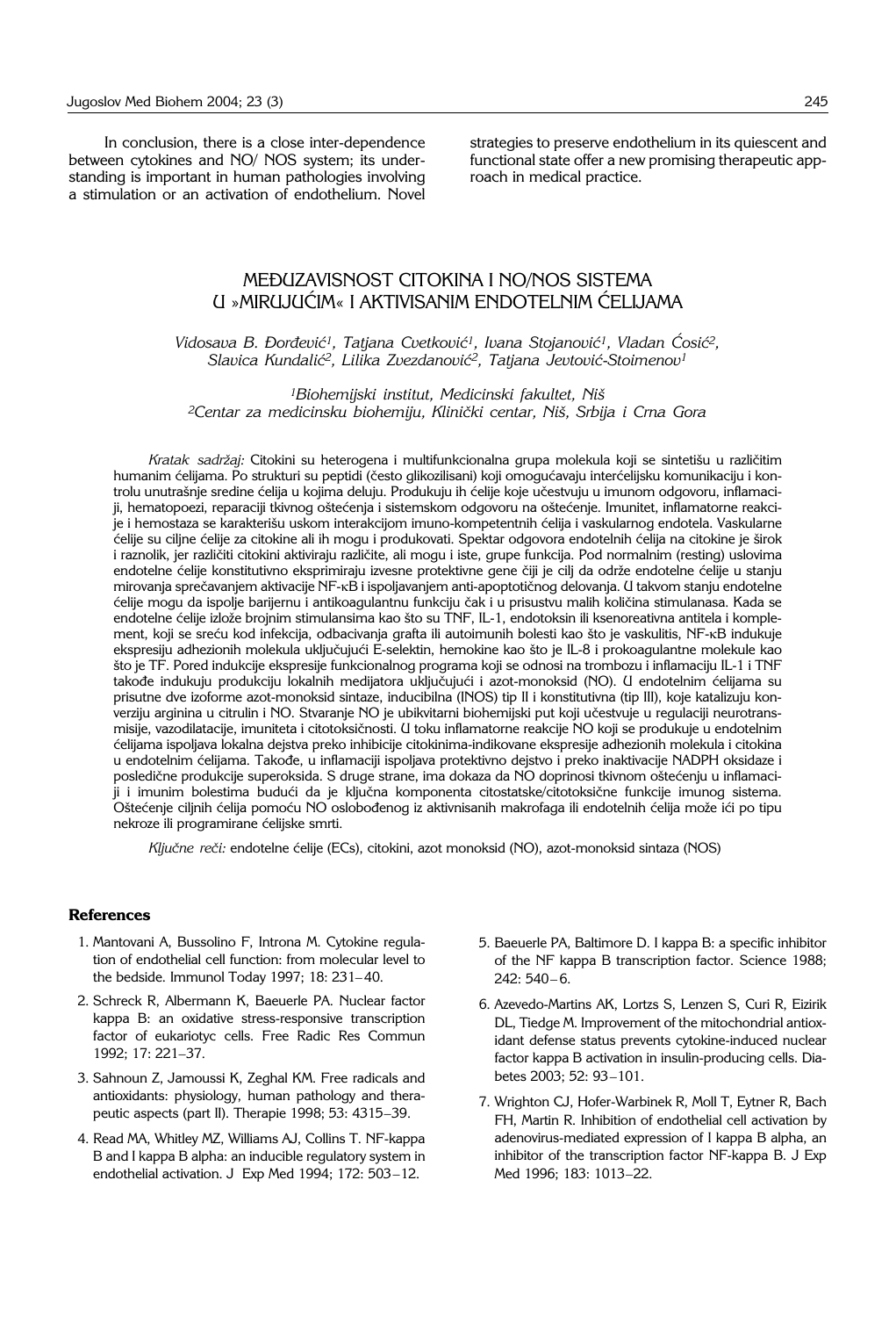- 8. Anrather J, Csizmadia V, Brostjan C, Soares MP, Bach FH, Winkler H. Inhibition of bovine endothelial cell activation in vitro by regulated expression of a transdominant inhibitor of NF-kappa B. J Clin Invest 1997; 99: 463–72.
- 9. Opipari AW, Boguski MS, Dixit VM. The A20 cDNA induced by tumor necrosis factor a encodes a novel type of zinc finger protein. J Biol Chem 1990; 265: 14705–7.
- 10. Krikos A, Loherty CD, Dixit VM. Transcriptional activation of the tumor necrosis factor  $\alpha$ -inducible zinc finger protein,  $A_{20}$ , is mediated by kappa B elements. J Biol Chem 1992; 267: 17971–6.
- 11. Bach FH, Hancock WW, Ferran C. Protective genes expressed in endothelial cells: a regulatory response to injury. Immunol Today 1997; 18: 483– 86.
- 12. Bach FH, Ferran C, Hechenleitner P, Mark W, Koyamada N, Miyatake T, Winkler H Badrichani A, Candinas D, Hancock WW. Accomodation of vascularized xenografts: expression of »protective genes« by donor endothelial cells in a host Th2 cytokine environment. Nat Med 1997; 3: 196–204.
- 13. Karsan A, Yee E, Kaushansky K, Harlan JM. Cloning of human Bcl-2 homologue: inflammatory cytokines induce human A1 in cultured endothelial cells. Blood 1996; 87: 3089 –96.
- 14. Span AH, Van Boven CP, Bruggeman CA. The effect of cytomegalovirus infection on the adherence of polymorphonuclear leukocytes to endothelial cells. Eur J Clin Invest 1989; 19: 6542– 8.
- 15. Grefte A, van der Giessen M, van Son W, The TH. Circulating cytomegalovirus (CMV)-infected endothelial cells in patients with an active CMV infection. J Infect Dis 1993; 167: 2270 –7.
- 16. Smith KC, Mumford JA, Lakhani K. A comparison of equid herpesvirus-1 (EHV-1) vascular lesions in the early versus late pregnant equine uterus. J Comp Pathol 1996; 114: 3231– 47.
- 17. Seigneur M, Constans J, Blann A, Renard M, Pellegrin JL, Amiral J, Boisseau M, Conri C. Soluble adhesion molecules and endothelial cell damage in HIV infected patients. Thromb Haemost 1997; 77: 4646 –9.
- 18. Slobbe-van Drunen ME, Vossen RC, Ciuwenberg FM, Hulsbosh MM, Heemskerk JW, van Dam-Mieras MC, Bruggeman CA. Activation of protein kinase C enhances the infection of endothelial cells by human cytomegalovirus. Virus Res 1997; 48: 2207–13.
- 19. Sellati TJ, Burns MJ, Ficazzola MA, Furie MB. Borrelia burgdorferi upregulates expression of adhesion molecules on endothelial cells and promotes transendothelial migration of neutrophils in vitro. Infect Immun 1995; 63: 4439–47.
- 20. Kol A, Bourcier T, Lichtman AH, Libby P. Chlamydial and human heat shock protein 60s activate human vascular endothelium, smooth muscle cells and macrophages. J Clin Invest 1999; 103: 4571–7.
- 21. Postma NS, Mommers EC, Eling WM, Zuidema J. Oxidative stress in malaria; implications for prevention and therapy. Pharm World Sci 1996; 18: 4121– 9.
- 22. Feng HM, Wen J, Walker DH. Rickettsia australis infection: a murine model of a highly invasive vasculopathic rickettsiosis. Am J Pathol 1993; 142: 51471– 82.
- 23. Bhagat K, Moss R, Collier J, Vallance P. Endothelial »stunning« following a brief exposure to endotoxin: a mechanism to link infection and infarction? Cardiovasc Res 1996; 32: 5822– 47.
- 24. Louise CB, Tran MC, Obrig TG. Sensitisation of human umbilical vein endotehelial cells to Shiga toxin: involvement of protein kinase C and NF-kappa B. Infect Immun 1997; 65: 3337– 44.
- 25. Elgebaly SA, Herkert N, Gillies SC, Picciano PT, Donaldson MC, Kreutzer DL. Influence of anti-endothelial cell antibodies on the interactions of leukocytes with vascular endothelial cells *in vitro*. J Exp Pathol 1985; 2: 159 – 73.
- 26. Clesca PT. Endothelial cells and acute rejection in organ transplantation: a review with ephasis on adhesion molecules. International Congress Series 2002; 1237: 181– 91.
- 27. Steiner L, Kroncke K, Fehsel K, Kolb-Bachofen V. Endothelial cells as cytotoxic effector cells: cytokine – activated rat islet endothelial cells lyse syngeneic islet cells via nitric oxide. Diabetologia 1997; 40: 2150– 5.
- 28. Carson SD, Johnson DR, Tracy SM. Tissue factor and the extrinsic pathway of coagulation during infection and vascular inflammation. Eur Heart J 1993; (Suppl K): 98–104.
- 29. Endo S, Inada K, Kasai T, Takakuwa T, Yamada Y, Koike S, Wakabayashi G, Niimi M, Taniguchi S, Yoshida M. Levels of soluble adhesion molecules and cytokines in patiens with septic multiple organ failure. J Inflamm 1995; 46: 4112– 9.
- 30. Topham MK, Carveth HJ, Mc Intyre TM, Prescott SM, Zimmerman GA. Human endothelial cells regulate polymorphonuclear leukocyte degranulation. FASEB J 1998; 12: 9733– 46.
- 31. Pober JS, Cotran RS. Cytokines and endothelial cell biology. Physiol Rev 1990; 70: 427– 51.
- 32. Mantovani A, Bussolino F, Dejana E. Cytokine regulation of endothelial cell function. FASEB J 1992; 6: 2591– 9.
- 33. Palmer RMJ, Ashton DS, Moncada S. Vascular endothelial cells synthesize nitric oxide from L-arginine. Nature 1988; 333: 664 – 6.
- 34. Simon BC, Noll B, Maisch B. Endothelial dysfunctionassessment of current status and approaches to therapy. Herz 1999; 24: 162– 71.
- 35. Nathan C, Xie QW. Regulation of biosynthesis of nitric oxide. J Biol Chem 1994; 269: 13725 – 8.